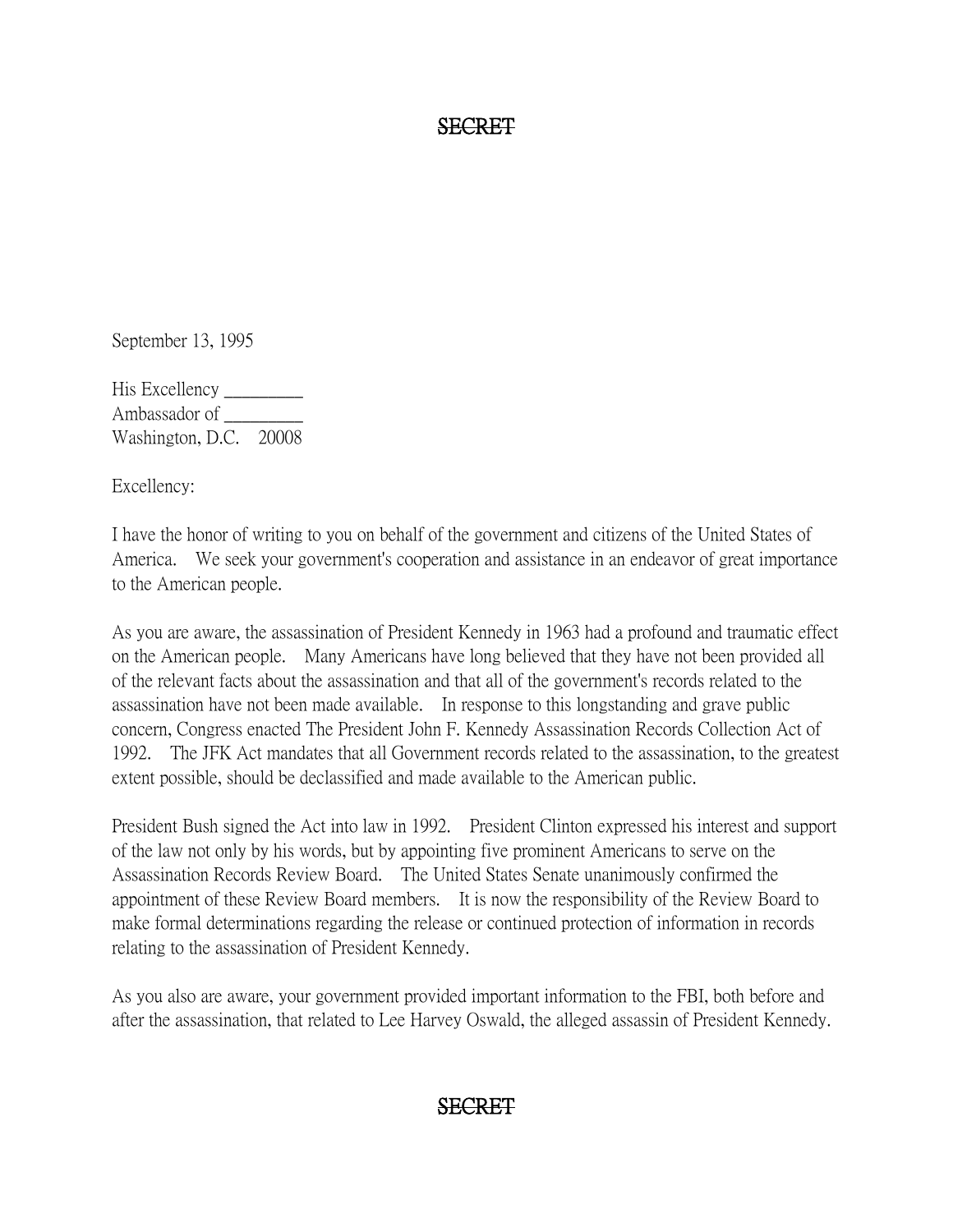### SECRET

September 13, 1995 Page 2

Documents in the FBI's files reveal the helpful assistance that your government provided to the United States at a time of severe national shock and sorrow.

We believe that it is important for the American people to see, in their entirety, many of the documents reflecting your government's beneficial assistance to the United States. Release of this information would not only help the United States Government by alleviating suspicions that it is hiding relevant information from the public, but would provide the American people with a valuable demonstration of the productive and cooperative spirit shown by your government at a time of crisis for the American people.

As a part of its mandate, the Assassination Records Review Board voted to release, in their entirety, five records from the files of the Federal Bureau of Investigation related to your government's assistance in the investigation of Lee Harvey Oswald. The Board is aware that certain aspects of a liaison relationship between two nations' law enforcement agencies are appropriately confidential. In our view, however, these five documents do not disclose anything regarding current relationships between our governments, anything relating to sensitive sources and methods, or indeed anything regarding law enforcement liaison between our countries that has not already been acknowledged and revealed.

In contrast, there is a great public interest in this information as it relates to Lee Harvey Oswald. Oswald's activities have been the subject of persistent speculation because of the incomplete public record. It is precisely this kind of information that Congress wanted released to the American people.

The Board's decisions regarding these five documents were careful and discriminating. The Review Board did not recommend a wholesale release of all documents involving this liaison relationship, but rather took a careful, reasoned step to make available important information without compromising important relationships.

President Clinton and the Review Board would very much appreciate your

# SECRET